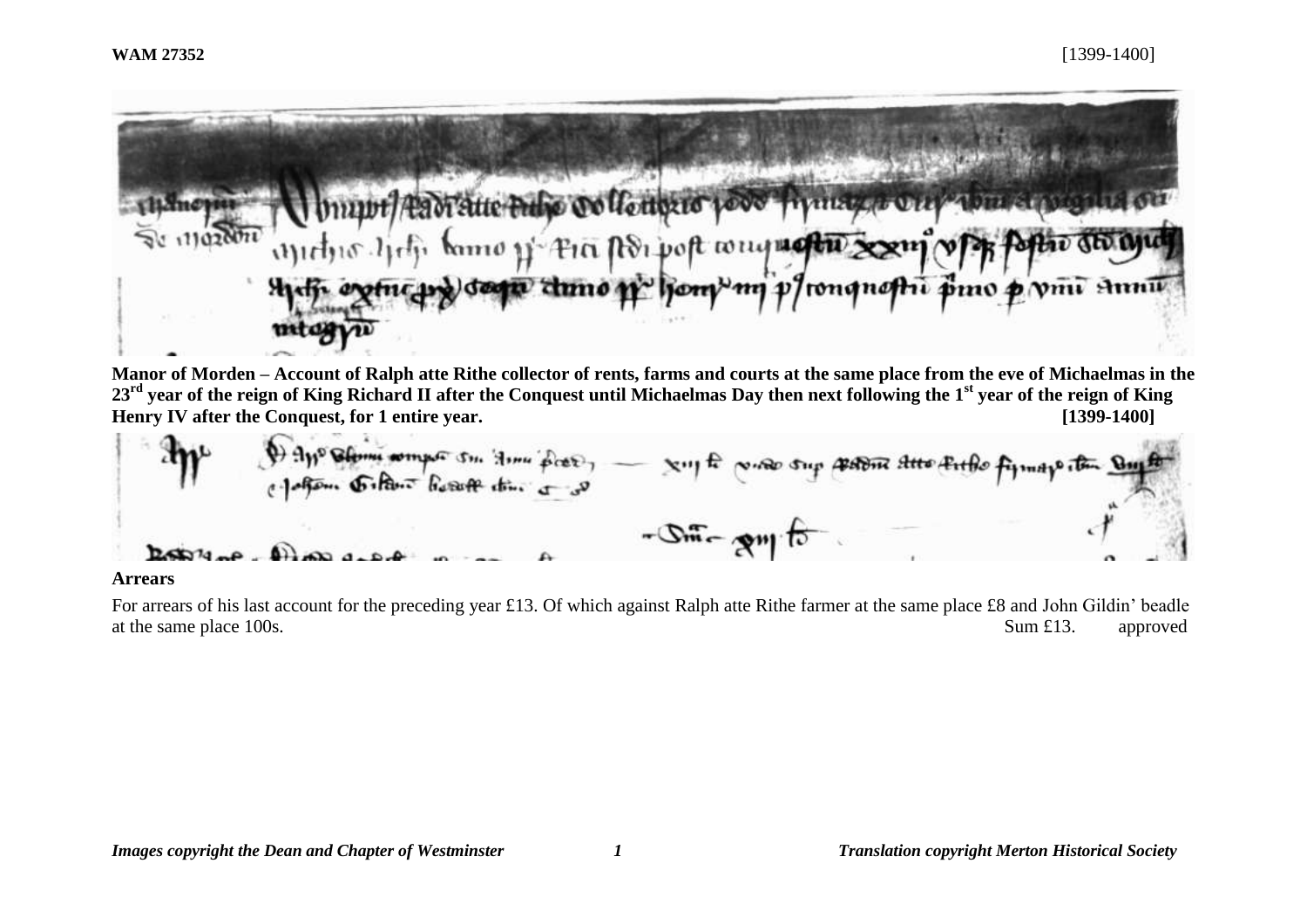

| For rent of assize at the same place for the Michaelmas term                | 22s 11d.             |
|-----------------------------------------------------------------------------|----------------------|
| From tallage of customary tenants at the same term                          | 5s 0d.               |
| For rent at the same place for the Christmas term                           | 18s 01/2d.           |
| For rent at the same place for the Easter term                              | $18s0\frac{1}{2}d$ . |
| For rent at the same place for the term of the Nativity of John the Baptist | $18s0\frac{1}{2}d$ . |
| For a certain rent called medeselver at the same term                       | 2s 8d.               |
| For rent of William atte Thorne at the same term                            | 1d.                  |

Sum £4 4s 9½d. approved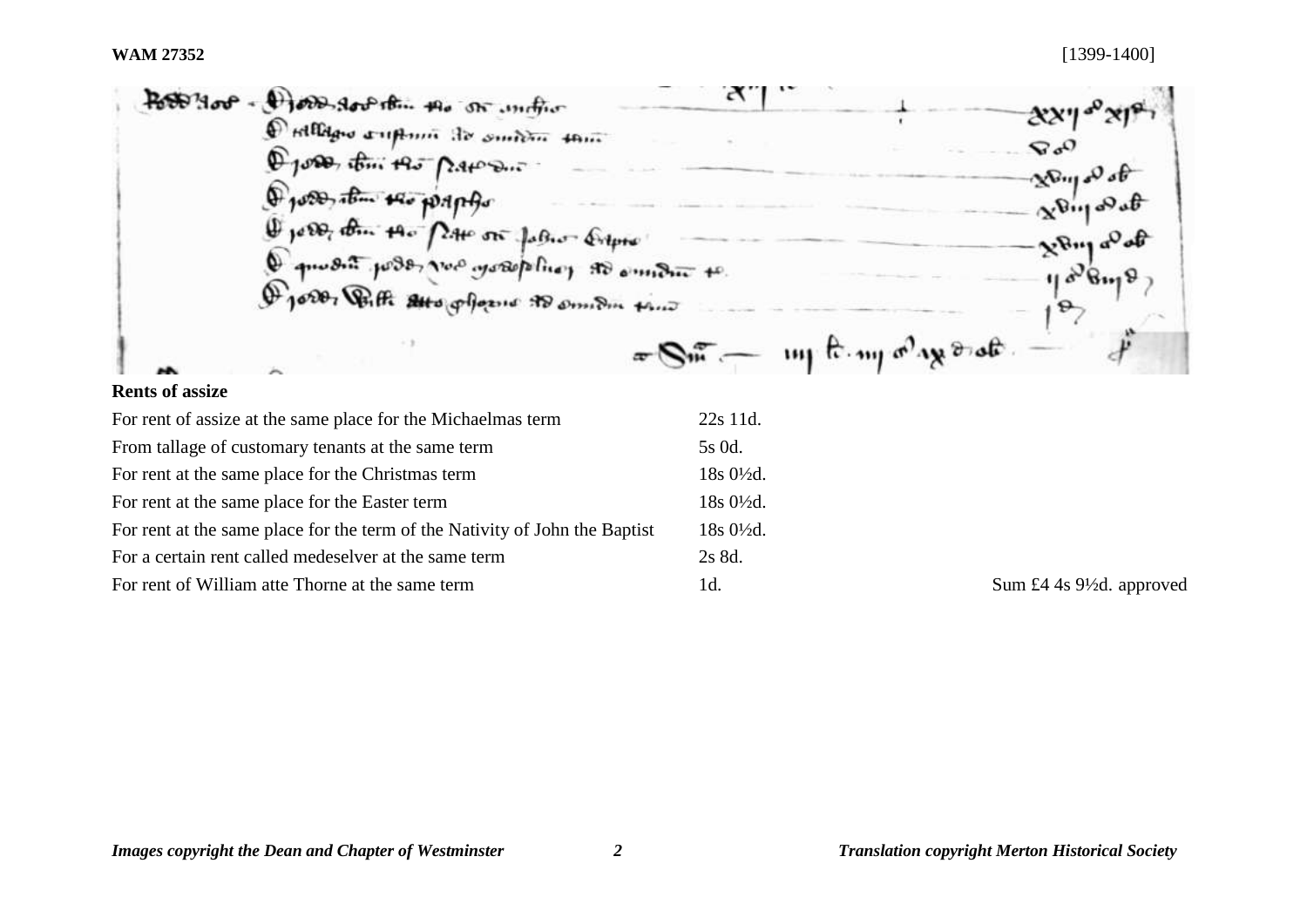#### **Farms**

From Alan Berenger for farm of 30 acres land which was John de Marreys and afterwards William atte Chercher leased to him per year 4 terms 13s 4d. From Simon Lightfoot and Thomas Gaston for farm of 20 acres land formerly Simon son of Thomas and afterwards Adam Est and 1 tenement and ½ acre land formerly Walter Attewode leased to them per year 4 terms 12s.

From John Edward for farm of 20 acres land formerly Hugh Huberd and afterwards John Huberd leased to him and his heirs per year 4 terms12s. From John atte Rithe for farm of 20 acres land formerly John le Godesone and 20 acres land formerly Henry atte Rithe called Jocyes leased to him per year 4 terms 14s.

From Alice Fouler' for farm of 10 acres land formerly Thomas atte Cherche leased to her per year 4 terms 5s.

From Ralph atte Rithe for farm of 10 acres land formerly Alice atte Rithe leased to him per year 4 terms 5s.

From John Andrew for farm of 10 acres land formerly Henry atte Rithe leased to him per year 4 terms 5s 6d.

From Baldewyne Popsent for farm of 2 cottages formerly William Flessh and 1 acre land leased to him per year 4 terms 20d. Sum 68s 6d. approved

## *Images copyright the Dean and Chapter of Westminster 3 Translation copyright Merton Historical Society*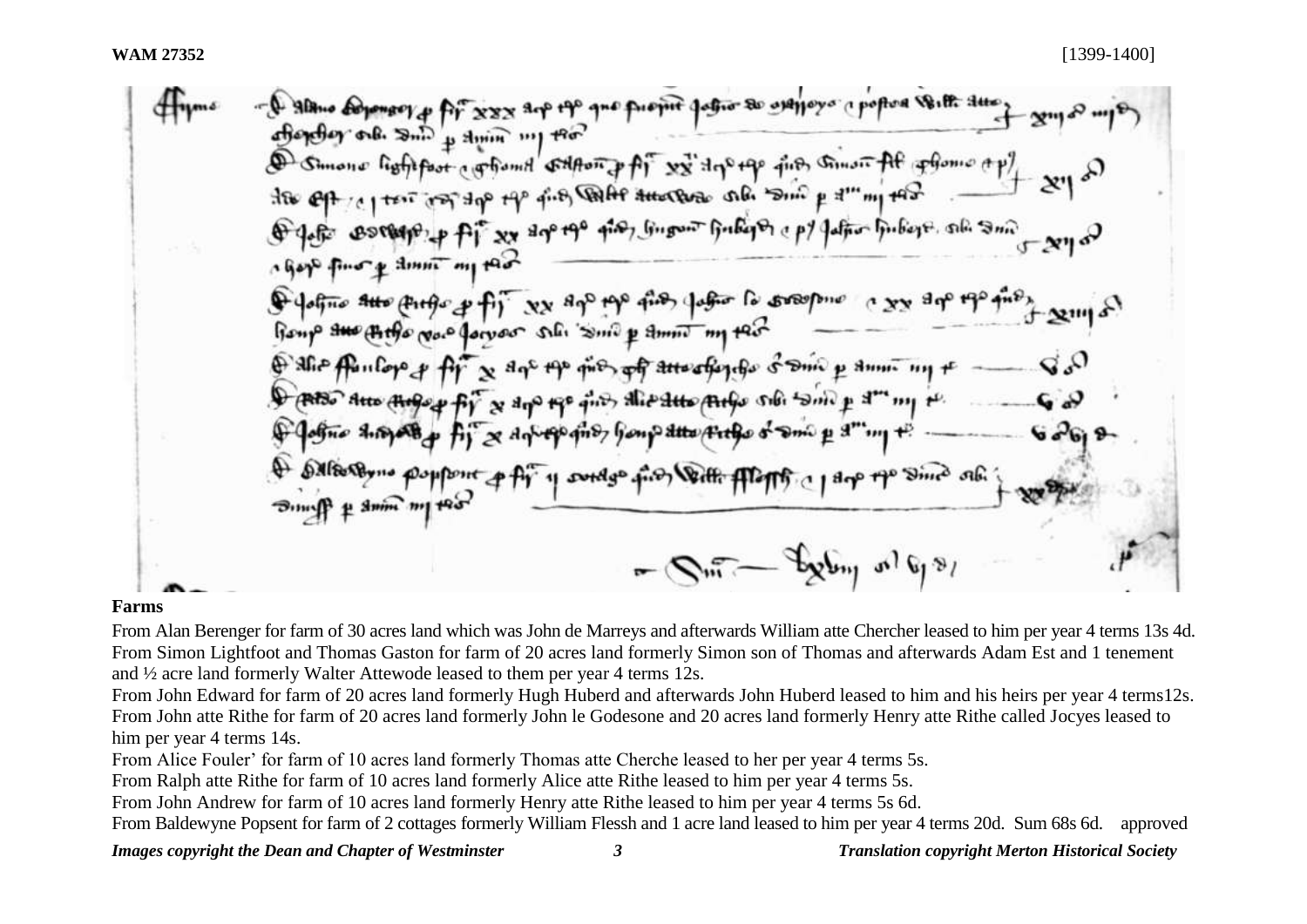

## **Farm of the demesne**

For farm of the demesne of the manor of Morden, with corn and livestock as overleaf and customary services, leased to Ralph atte Rithe nothing here in cash because he paid in corn as appears overleaf. Sum nothing.<sup>\*</sup> Sum nothing.<sup>\*</sup>

#### **Sale of stock**

For 4 capons of 'head-penny'/chevage sold 16d, price per head 4d. For 4 cocks and 6 hens of rent sold 20d, price per head 2d. And 6½ hurdles for the fold of rent sold 13d, price of each 2d. Sum 4s 1d. approved



## **Profits of court**

l

For 1 general Court held at the same place the Monday next before the feast of St Edward the King, 6s 11d. For 1 Court with View held at the same place the Monday next before the feast of the Translation of St Thomas the Martyr, 16s 3d. Sum 23s 2d.

*Images copyright the Dean and Chapter of Westminster 4 Translation copyright Merton Historical Society*

<sup>\*</sup> This is a new lease, whereby the farmer is responsible for paying the expenses of the bailiff, etc, but not the clerk or parchment for the account. Payment of the farm is now in corn rather than in cash, but the first *year is not paid until the year after the lease expires – ie the farm is paid out of the harvest in the following year.*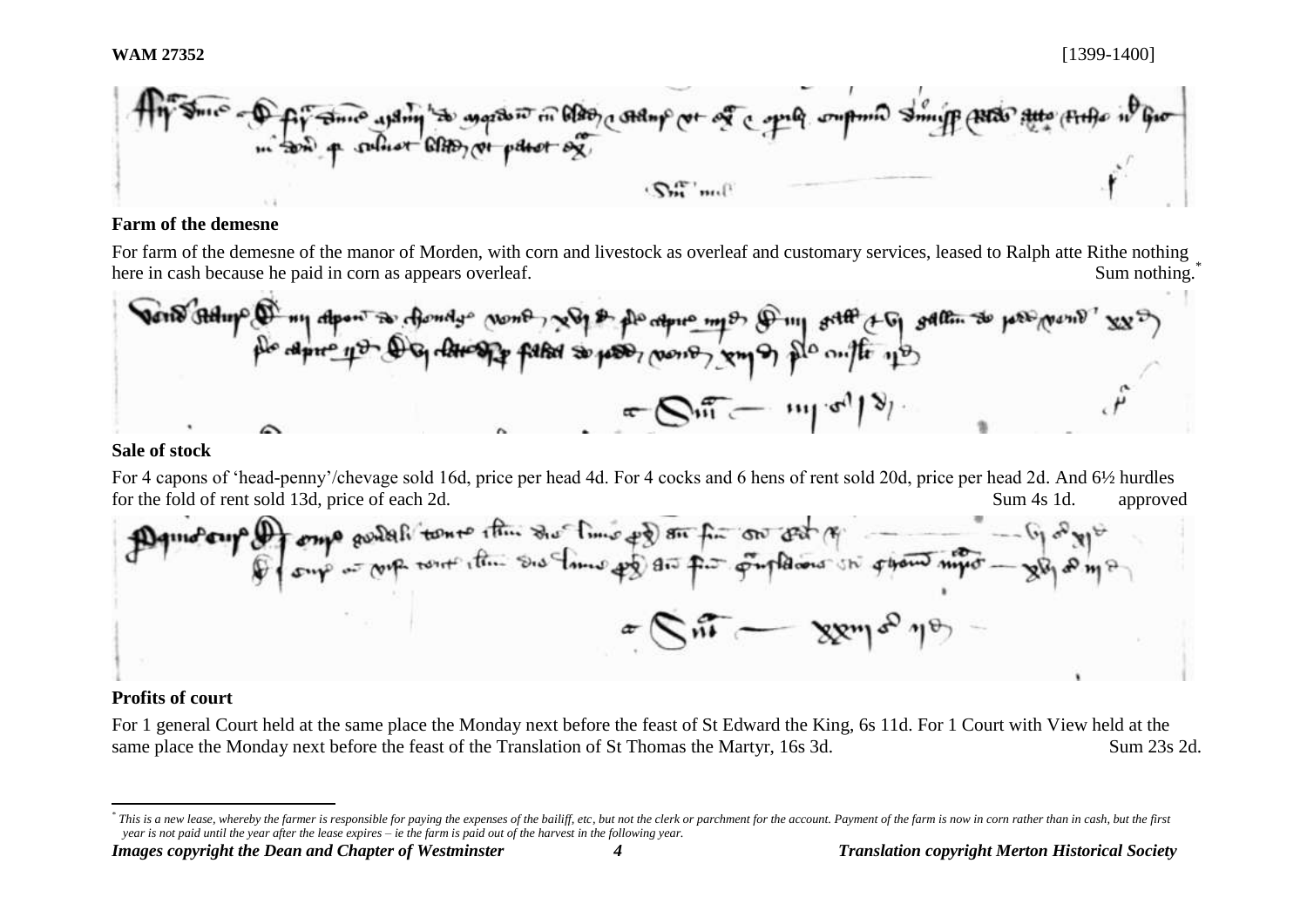

**Sum total of receipts with arrears £22 6½d. approved**

a min'ny tanàna mandritry ny taona 2008–2014. Ilay kaominina dia kaominina dia kaominina mpikambana amin'ny ta

**Rent Resolute**

In rent resolute of Thomas Kynewardeslee for land at Geldenheld per year 4 terms, 4s. Sum 4s.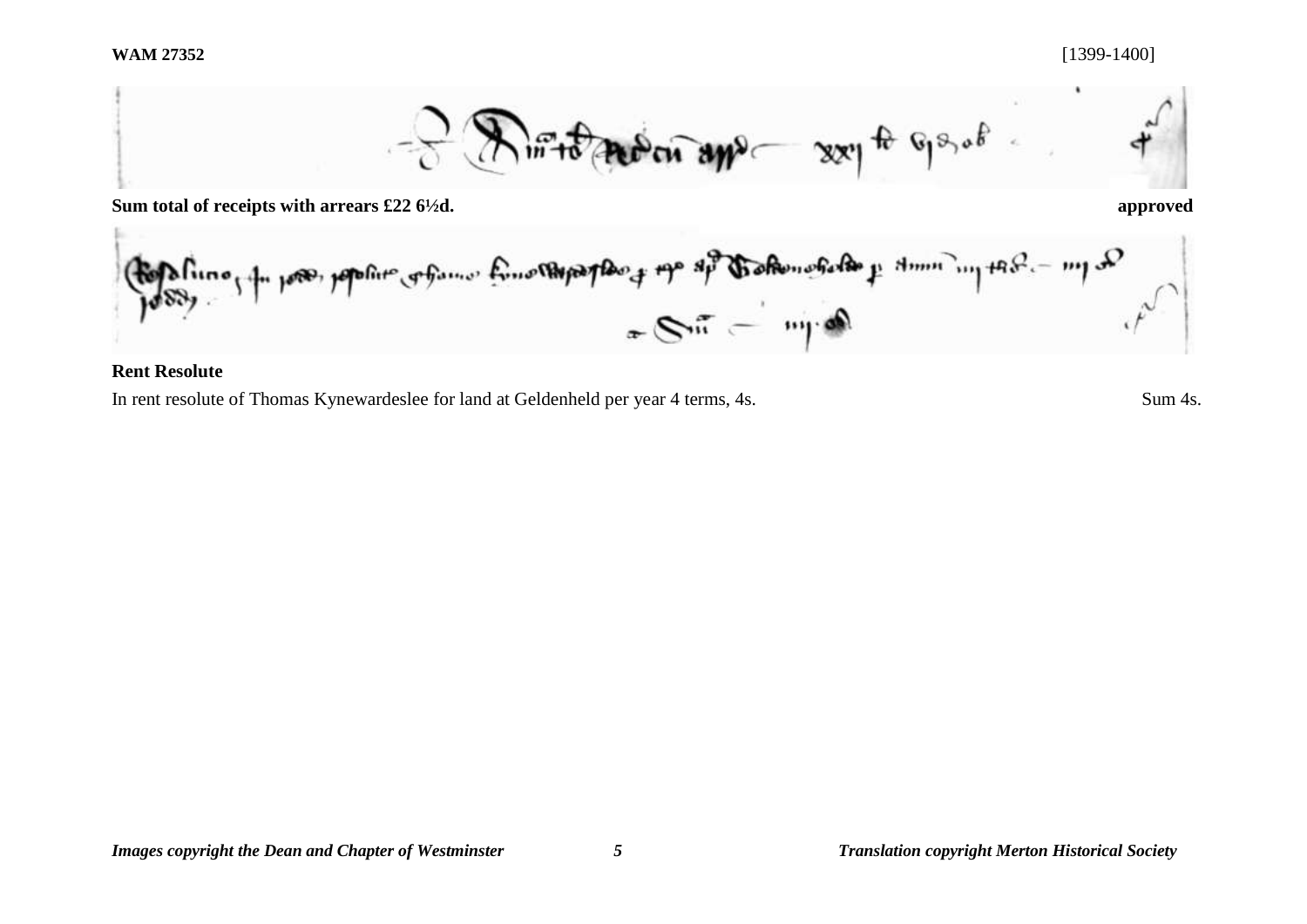added to the company of the second property of the company of the selen to the magno company company of the second<br>Department of the second company of the company of the company of the company of the second form of the com by 10° use are postal of a monetage of the company of the company of the commut the determine 200 you ding the interesting  $x_0$  in the third of the there is a the boundary of the subset of the interest of the transition of the transition of the transition of the transition of the content of the subset of the subset of th another un part soft for a dre the de in mon out of fymid out y an in the 110 per priori ton xyp. a sign of the first frame that the the wind and can there are proposed to fin part of the or the first computer<br>as rattage as for our contrary part and the term in the special as for part on the son case for the sea ente to quant inter 1 single 1000 1 j tons could the dire gette stregges to minute sur cape to man and the 1 single direction of the 1 single direction of the 1 single direction of the 1 single direction of the 1 single di  $m = 88$  and  $m = 88$ 

#### **Allowances and rent defaults**

*Images copyright the Dean and Chapter of Westminster 6 Translation copyright Merton Historical Society* In rent allowance to John Gildon for ½ virgate land of the beadle for his office 2s. And for tallage at Michaelmas 2⅛d. And for meedsliver at the Nativity of John Baptist 1d. In rent default for 30 acres land formerly John de Marreys afterwards William atte Chercher because in the lord's hands and at farm above for the year 3s. And for tallage at Michaelmas 6<sup>3</sup>/<sub>8</sub>d. And for medsilver at the Nativity of John Baptist 2d. In rent default for 20 acres land formerly Simon son of Thomas, 20 acres land formerly Hugh Huberd, 20 acres land formerly John le Godesone and 20 acres land formerly Henry atte Rythe called Jocyes because in the lord's hands and at farm above for the year 4 terms 8s, for each tenement 2s. And for tallage at Michaelmas 17d, for each tenement 4¼d. And for meedsilver at the Nativity of John Baptist 8d, for each tenement 2d. In rent default for 10 acres land formerly Thomas atte Cherche, 10 acres acres [sic] land formerly Alice atte Rithe and 10 acres land formerly Henry atte Rithe because in the lord's hands and at farm above for the year 4 terms 3s, for each tenement 12d. And for tallage at Michaelmas 6<sup>3</sup>/<sub>8</sub>d, for each tenement 2⅛d. And for medsilver at the Nativity of John Baptist 6d, for each tenement 2d. In rent default for 2 cottages formerly William Flessh because in the lord's hands and at farm above for the year 4 terms 2½d. In rent default for 1 tenement and ½ acre land formerly Walter atte Wode because in the lord's hands and at farm above for the year 4 terms 1½d. Sum 20s 4%d. approved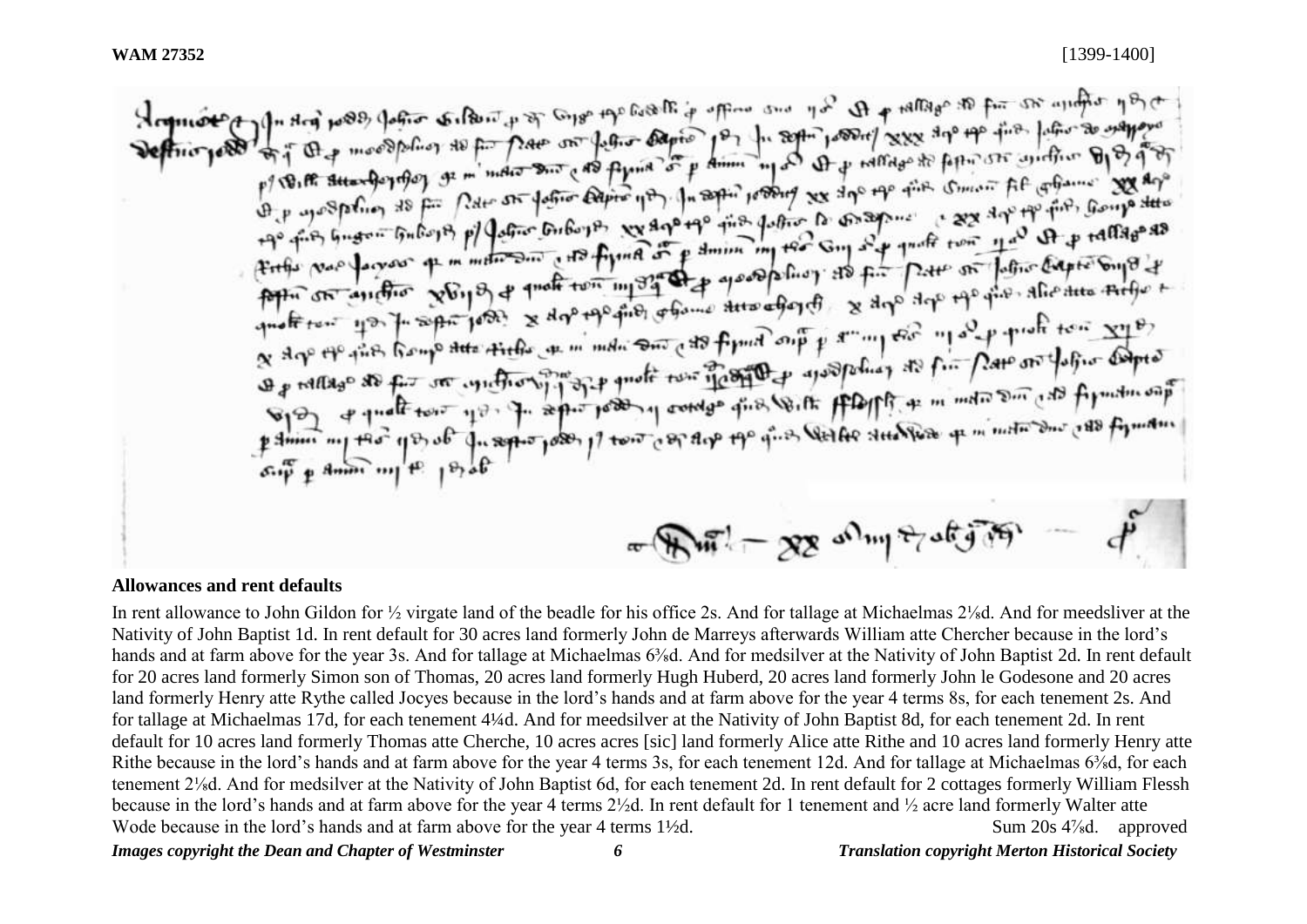Figure 6.18.1. 
$$
2\pi r^2
$$
 from the point complex plane, the point  $\theta$  is the point  $\theta$  and the point  $\theta$  is the point  $\theta$  and the point  $\theta$  is the point  $\theta$  and the point  $\theta$  is the point  $\theta$  and the point  $\theta$  is the point  $\theta$  and the point  $\theta$  is the point  $\theta$  and the point  $\theta$  is the point  $\theta$  and the point  $\theta$  is the point  $\theta$  and the point  $\theta$  is the point  $\theta$  and the point  $\theta$  is the point  $\theta$  and the point  $\theta$  is the point  $\theta$  and the point  $\theta$  is the point  $\theta$  and the point  $\theta$  is the point  $\theta$  and the point  $\theta$  is the point  $\theta$  and the point  $\theta$  is the point  $\theta$  and the point  $\theta$  is the point  $\theta$  and the point  $\theta$  is the point  $\theta$  and the point  $\theta$  is the point  $\theta$  and the point  $\theta$  is the point  $\theta$  and the point  $\theta$  is the point  $\theta$  and the point  $\theta$  is the point  $\theta$  and the point  $\theta$  is the point  $\theta$  and the point  $\theta$  is the point  $\theta$  and the point  $\theta$  is the point  $\theta$  and the point  $\theta$  is the point  $\theta$  and the point  $\theta$  is the point  $\theta$  and the point  $\theta$  is the point  $\theta$  and the point  $\theta$  is the point  $\theta$  and the point  $\theta$  is the point  $\theta$  and the point  $\theta$  is the point  $\theta$  and the point  $\theta$  is the point  $\theta$  and the point  $\theta$  is the point  $\theta$  and the point  $\theta$  is the point  $\theta$  and the point  $\theta$  is the point  $\theta$  and the point  $\theta$  is the point  $\theta$  and the point  $\theta$  is the point  $\theta$  and the point  $\theta$  is the point  $\theta$ 

## **Expenses of the Bailiff and others**

In expenses of brother Peter Combe bailiff of Westminster and others with him coming to the same place nothing here because by farmer of the demesne by agreement. In expenses of the clerk making the account with parchment bought 12d. Sum 12d. approved

$$
\int_{\mathbb{T}^d} \oint_{\mathbb{T}^d} \mathbb{E} \left[ \int_{\mathbb{T}^d} \mathbb{E} \left[ \int_{\mathbb{T}^d} \mathbb{E} \left[ \int_{\mathbb{T}^d} \mathbb{E} \left[ \int_{\mathbb{T}^d} \mathbb{E} \left[ \int_{\mathbb{T}^d} \mathbb{E} \left[ \int_{\mathbb{T}^d} \mathbb{E} \left[ \int_{\mathbb{T}^d} \mathbb{E} \left[ \int_{\mathbb{T}^d} \mathbb{E} \left[ \int_{\mathbb{T}^d} \mathbb{E} \left[ \int_{\mathbb{T}^d} \mathbb{E} \left[ \int_{\mathbb{T}^d} \mathbb{E} \left[ \int_{\mathbb{T}^d} \mathbb{E} \left[ \int_{\mathbb{T}^d} \mathbb{E} \left[ \int_{\mathbb{T}^d} \mathbb{E} \left[ \int_{\mathbb{T}^d} \mathbb{E} \left[ \int_{\mathbb{T}^d} \mathbb{E} \left[ \int_{\mathbb{T}^d} \mathbb{E} \left[ \int_{\mathbb{T}^d} \mathbb{E} \left[ \int_{\mathbb{T}^d} \mathbb{E} \left[ \int_{\mathbb{T}^d} \mathbb{E} \left[ \int_{\mathbb{T}^d} \mathbb{E} \left[ \int_{\mathbb{T}^d} \mathbb{E} \left[ \int_{\mathbb{T}^d} \mathbb{E} \left[ \int_{\mathbb{T}^d} \mathbb{E} \left[ \int_{\mathbb{T}^d} \mathbb{E} \left[ \int_{\mathbb{T}^d} \mathbb{E} \left[ \int_{\mathbb{T}^d} \mathbb{E} \left[ \int_{\mathbb{T}^d} \mathbb{E} \left[ \int_{\mathbb{T}^d} \mathbb{E} \left[ \int_{\mathbb{T}^d} \mathbb{E} \left[ \int_{\mathbb{T}^d} \mathbb{E} \left[ \int_{\mathbb{T}^d} \mathbb{E} \left[ \int_{\mathbb{T}^d} \mathbb{E} \left[ \int_{\mathbb{T}^d} \mathbb{E} \left[ \int_{\mathbb{T}^d} \mathbb{E} \left[ \int_{\mathbb{T}^d} \mathbb{E} \left[ \int_{\mathbb{T}^
$$

# **Cash Deliveries**

Delivered to brother Peter Combe bailiff of Westminster for various issues by 1 tally, £7 14s 4d. Sum £7 14s 4d. approved

\n
$$
\begin{array}{r}\n \text{where } \mathbf{u} \text{ is the same value of } \mathbf{u} \text{ is the same value of } \mathbf{u} \text{ is the same value of } \mathbf{u} \text{ is the same value of } \mathbf{u} \text{ is the same value of } \mathbf{u} \text{ is the same value of } \mathbf{u} \text{ is the same value of } \mathbf{u} \text{ is the same value of } \mathbf{u} \text{ is the same value of } \mathbf{u} \text{ is the same value of } \mathbf{u} \text{ is the same value of } \mathbf{u} \text{ is the same value of } \mathbf{u} \text{ is the same value of } \mathbf{u} \text{ is the same value of } \mathbf{u} \text{ is the same value of } \mathbf{u} \text{ is the same value of } \mathbf{u} \text{ is the same value of } \mathbf{u} \text{ is the same value of } \mathbf{u} \text{ is the same value of } \mathbf{u} \text{ is the same value of } \mathbf{u} \text{ is the same value of } \mathbf{u} \text{ is the same value of } \mathbf{u} \text{ is the same value of } \mathbf{u} \text{ is the same value of } \mathbf{u} \text{ is the same value of } \mathbf{u} \text{ is the same value of } \mathbf{u} \text{ is the same value of } \mathbf{u} \text{ is the same value of } \mathbf{u} \text{ is the same value of } \mathbf{u} \text{ is the same value of } \mathbf{u} \text{ is the same value of } \mathbf{u} \text{ is the same value of } \mathbf{u} \text{ is the same value of } \mathbf{u} \text{ is the same value of } \mathbf{u} \text{ is the same value of } \mathbf{u} \text{ is the same value of } \mathbf{u} \text{ is the same value of } \mathbf{u} \text{ is the same value of } \mathbf{u} \text{ is the same value of } \mathbf{u} \text{ is the same value of } \mathbf{u} \text{ is the same value of } \mathbf{u} \text{ is the same value of } \mathbf{u} \text{ is the same value of } \mathbf{u} \text{ is the same value of } \mathbf{u} \text{ is the same value of } \mathbf{u} \text{ is the same value of } \mathbf{u} \text{ is the same value of } \mathbf{u} \text{ is the same value of } \mathbf{u} \text{ is the same value of } \mathbf{u} \text{ is the same
$$

**Sum of all expenses and deliveries £8 19s 8⅞d.** 

**And he owes** £13 9⅝d. Of which the aforesaid John Guldone beadle at the same place for various amercements not levied 21⅝d. And so he owes still £12 19s. Which arrears, however, will be charged in the next following account. And so he is quit in respect of this.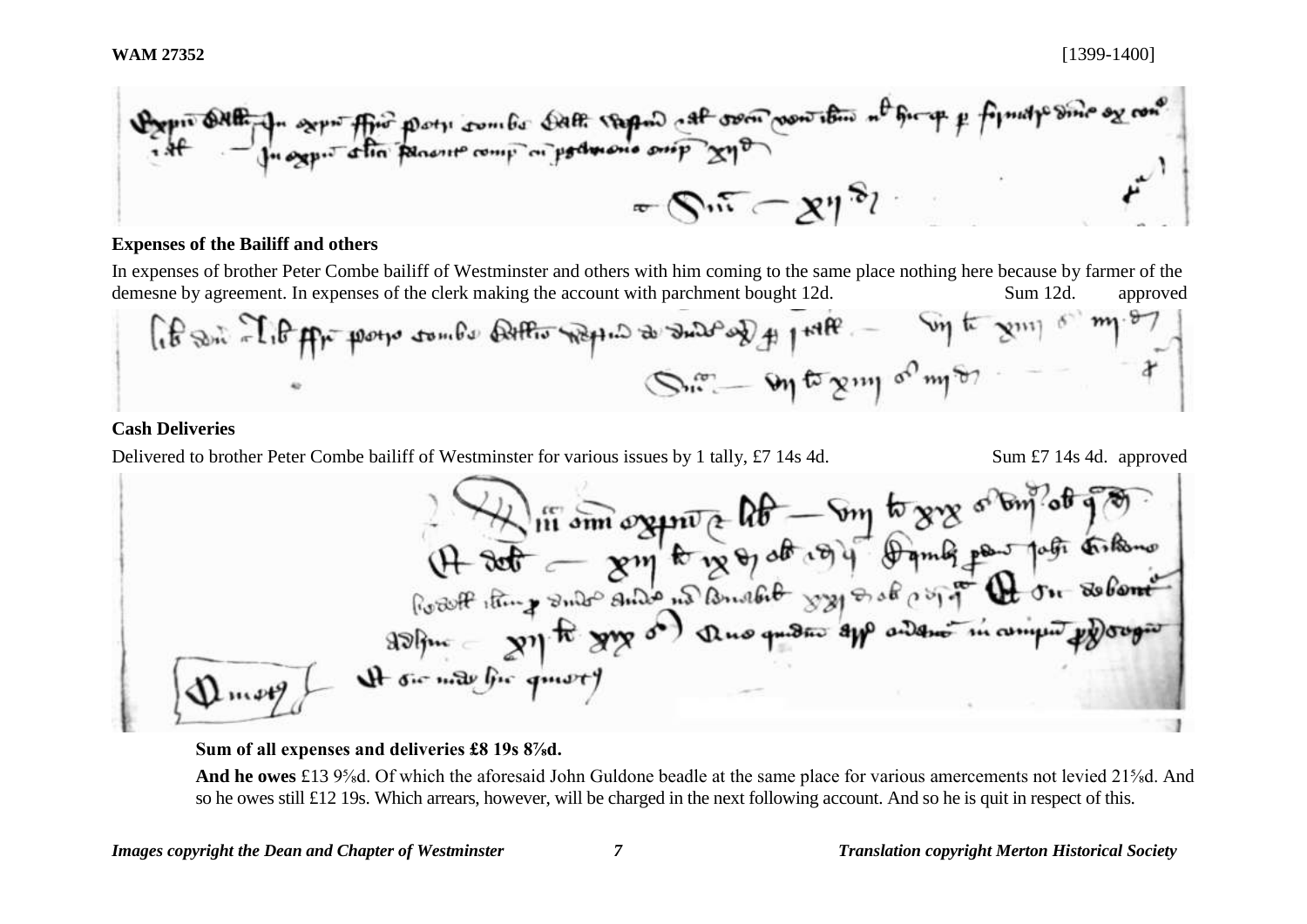

**Of which against:** Ralph atte Rithe farmer of the demesne at the same place. 119s; John Gildone beadle at the same place. £7.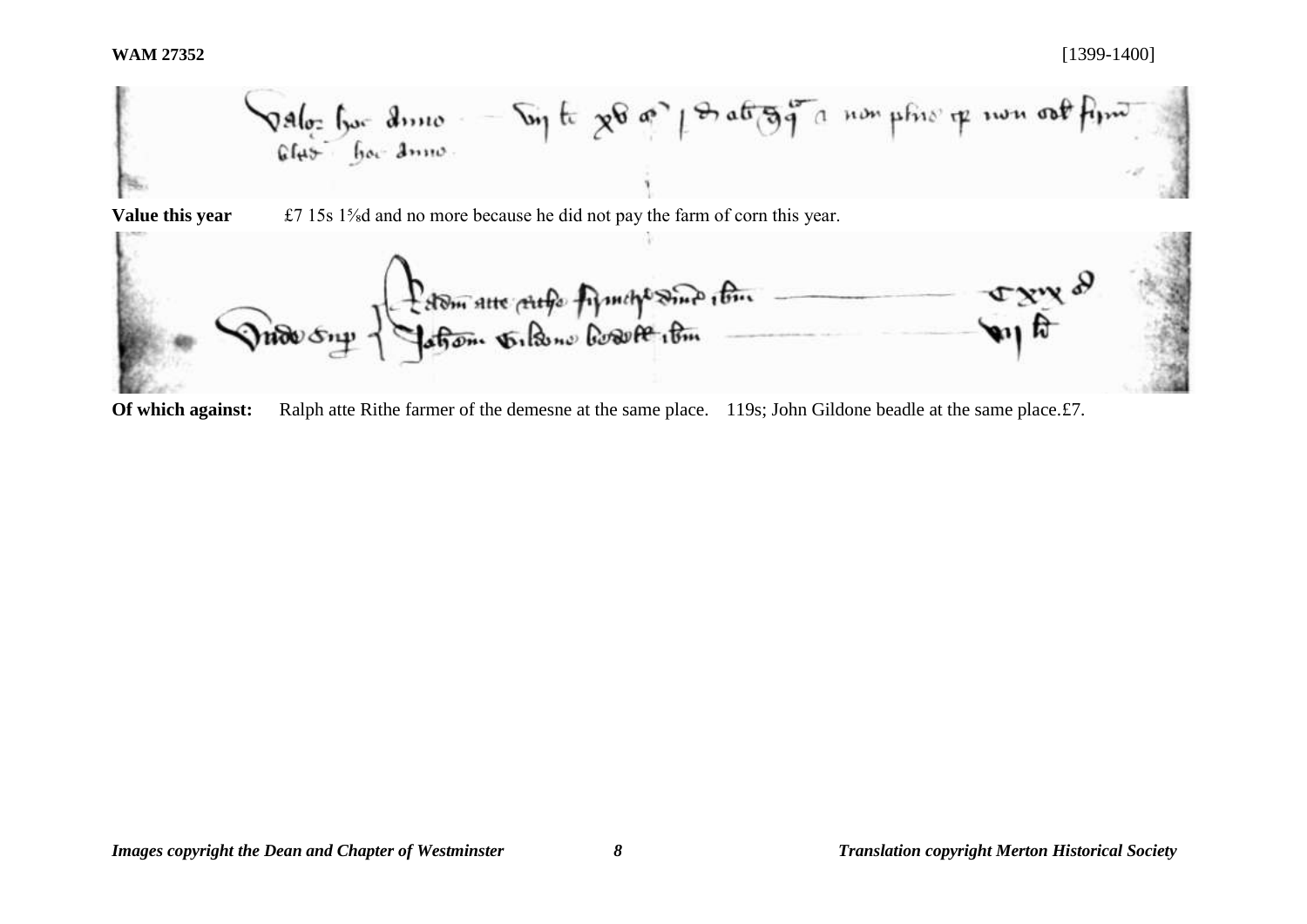**DORSE.**  O juni 2019 & Ayams and Suppose the day of the state of the to the most hard hard for a  $8$ moz hor $8^{\circ}$ PAST SHO (Fitte firmare  $60u$   $6u$  $\frac{1}{2}$  and  $\frac{1}{2}$ from your your app Opposition adding sound po 2000 deep Rufe Or pi supple x pp. Suppose and A join Non your order

- **Wheat** note Of the remaining, 12 quarters. For the farm of the demesne of the manor leased to Ralph atte Rithe for a term of [blank] years, this year  $1<sup>st</sup>$  for 10 quarters, the eighth bushel of heaped measure, nothing this year because the same farmer pays the farm of the said first year in the next year following after the term is complete, by agreement made by indenture. And there remain 12 quarters wheat in the hands of Ralph atte Rithe farmer of the same place by indenture. approved
- **Peas** Of the remaining, 8 quarters. And there remain 8 quarters peas in the hands of the aforesaid farmer. approved
- **Barley** note Of the remaining, 18 quarters. For the farm of the demesne of the manor leased to Ralph atte Rithe as appears above for 10 quarters, the eighth bushel of heaped measure, nothing this year for the aforesaid reason. And there remain 18 quarters barley in the hands of the aforesaid farmer. approved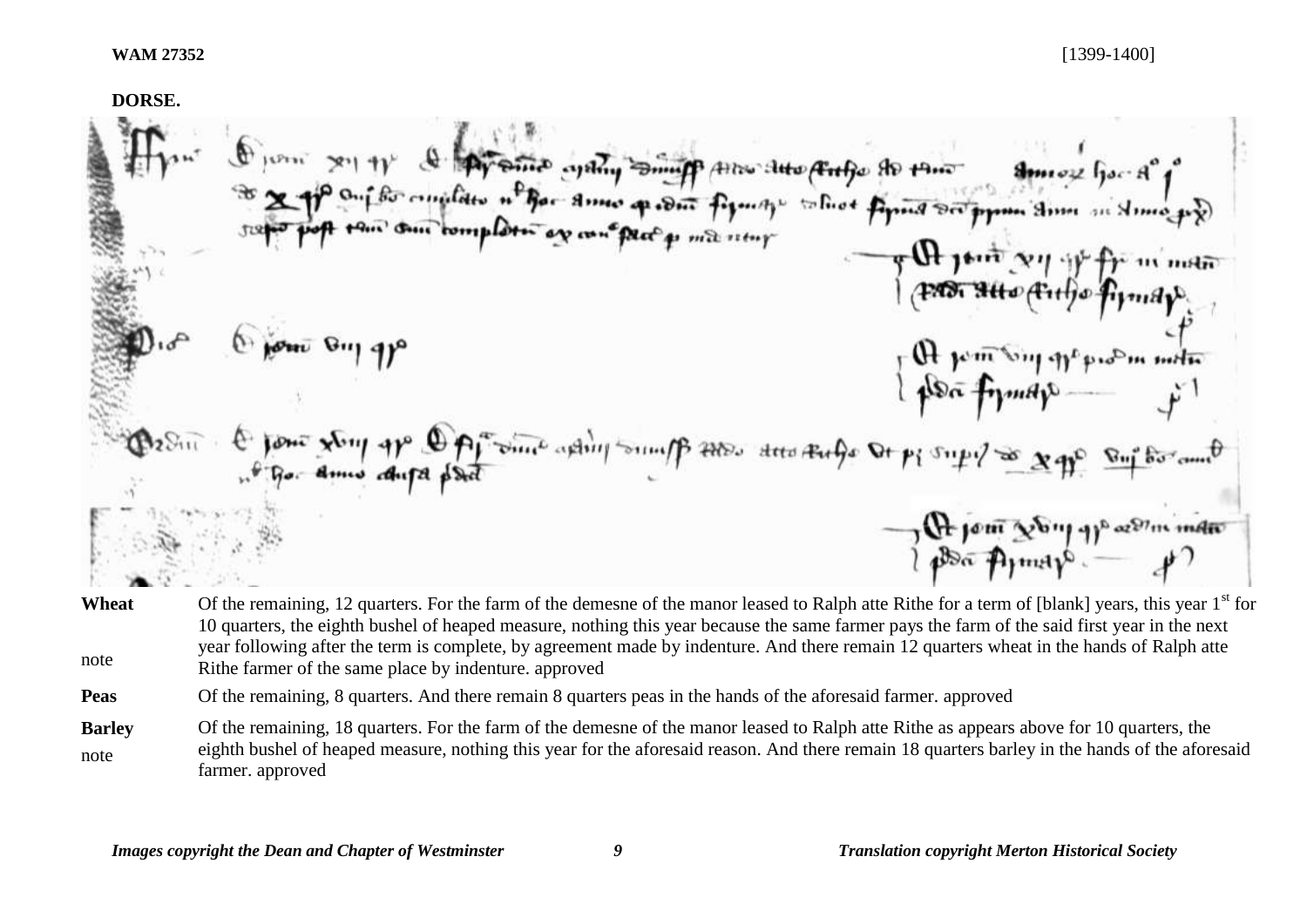Supple of paint xx for the fit was again, sump sump sure things to supplement to bliff with The point sext of the there is

**Oats** note Of the remaining, 25 quarters. For the farm of the demesne of the manor leased to Ralph atte Rithe as appears above for 6 quarters, the eighth bushel of heaped measure, nothing this year for the aforesaid reason. And there remain 25 quarters oats in the hands of the aforesaid farmer. approved

**LIVESTOCK ACCOUNT**

munt) Ashm n CH pont y aprir aspert<sup>o</sup>m<br>I mani post of prospectively 7 De jam Try bouov m<br>{ man poo Arnap om: Sy m: ftmco, c.m.j three msp? r (H joni by thu man janara.<br>{ thu map m man phù fin

**Carthorses** Of the remaining, 2. And there remain 2 carthorses in the hands of the aforesaid farmer. approved

**Oxen** Of the remaining, 8. And there remain 8 oxen in the hands of the aforesaid farmer. approved

*Images copyright the Dean and Chapter of Westminster 10 Translation copyright Merton Historical Society*

Geese Of the remaining, 7, of which 1 gander and 4 breeding females. And there remain 7 geese, of which 1 gander and 4 breeding females, in the hands of the aforesaid farmer. approved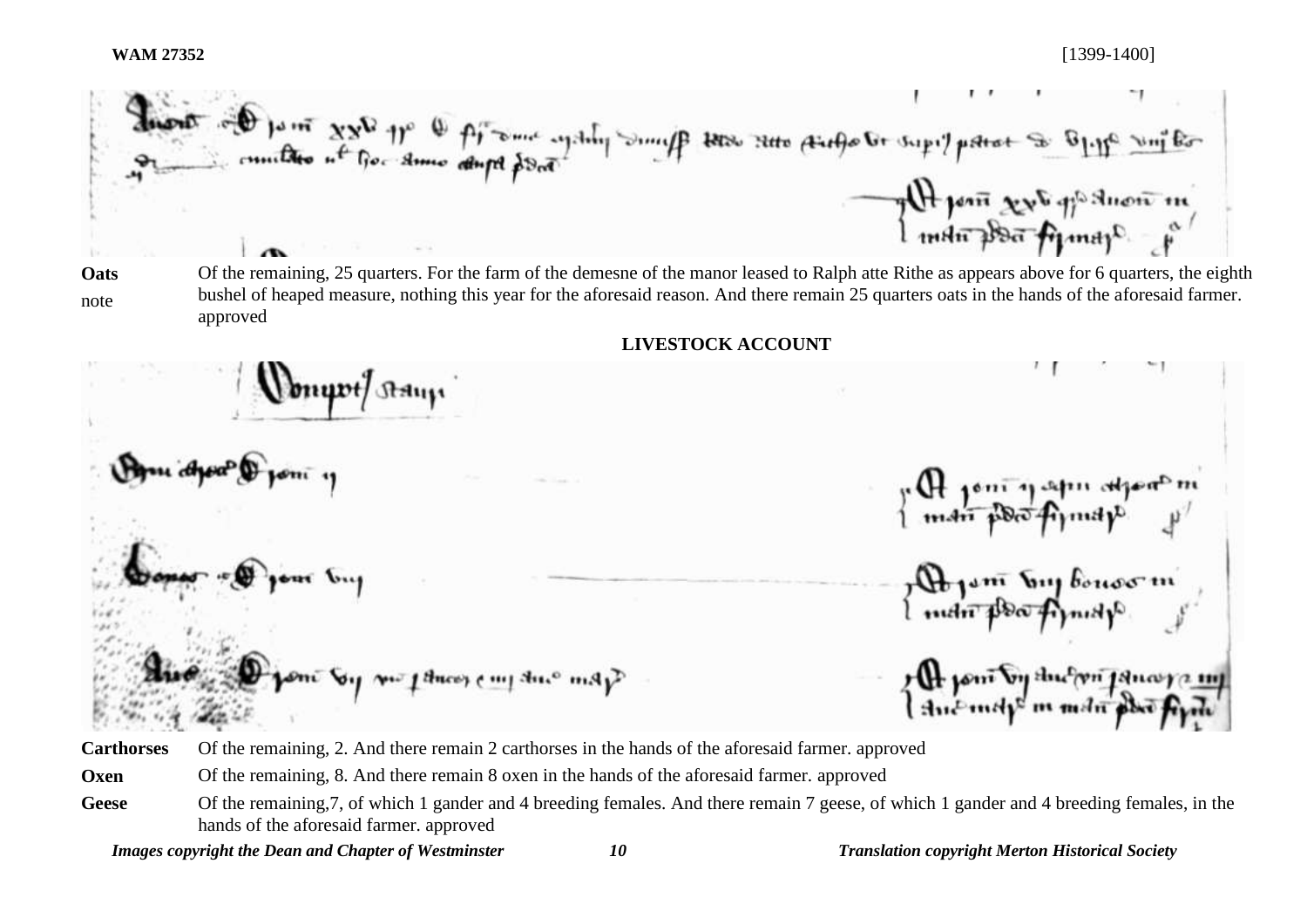

approved **Cocks and**  Of the remaining, 1 cock and 12 hens. Of rent at Christmas 4 cocks and 6 hens. Sum 23.

**hens** Of which in sale as within 4 cocks and 6 hens of rent. And there remain 1 cock and 12 hens in the hands of the aforesaid farmer. approved.